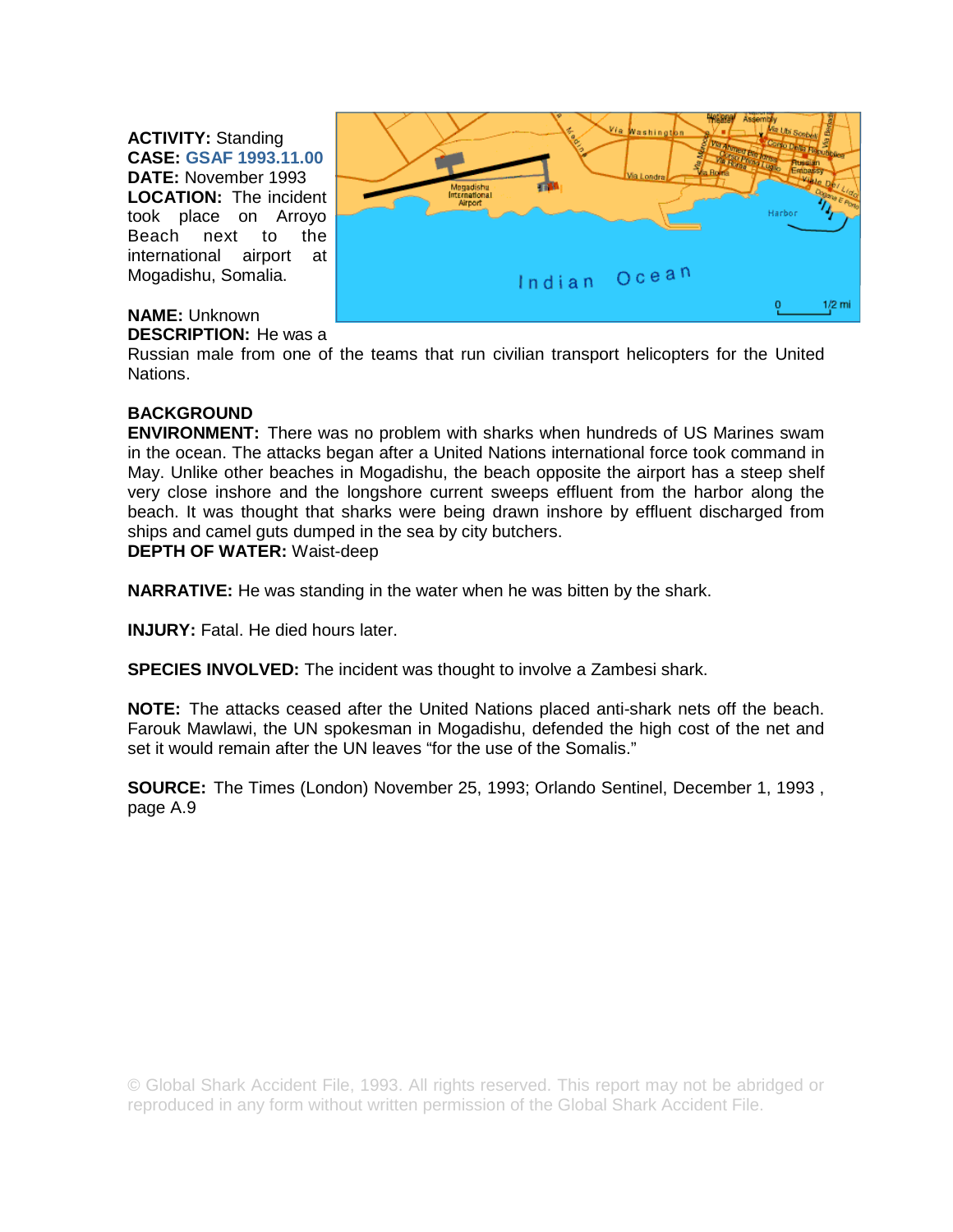*Mogadishu, Somalia — October 3, 1993.* An army unit on a UN relief mission was given a standing order not to swim in the water because a French woman (Case GSAF 1993.05.00.a) had been attacked and bitten in half by a large unidentified shark. Several of the soldiers disregarded the command and went swimming in a small bay that opened up into the Indian Ocean. They had been splashing around in the water for approximately an hour when one soldier (19) was suddenly pulled under. When he came back to the surface, he began yelling shark, and was then pulled under for the second time. Several of his team mates rushed to help him and beat away the shark. When they got him back to shore, the young soldier was in shock from massive blood loss. His left leg was severed from the knee down, and his right leg from the thigh down. Despite all efforts to save the young soldier, by the time he was flown to a medical facility in Germany he was pronounced dead.

After the attack, a shark net was set up across the cove where the soldier was attacked and a very large reef shark was caught in the net a few days later. A military pilot remarked, and I can't verify the truth, that the shark was half the length of a UH-1 helicopter which is 40 feet long. The pilot hovered over the shark for fifteen minutes.

From http://www.cyberpathic.com/cybersharks/safrica.htm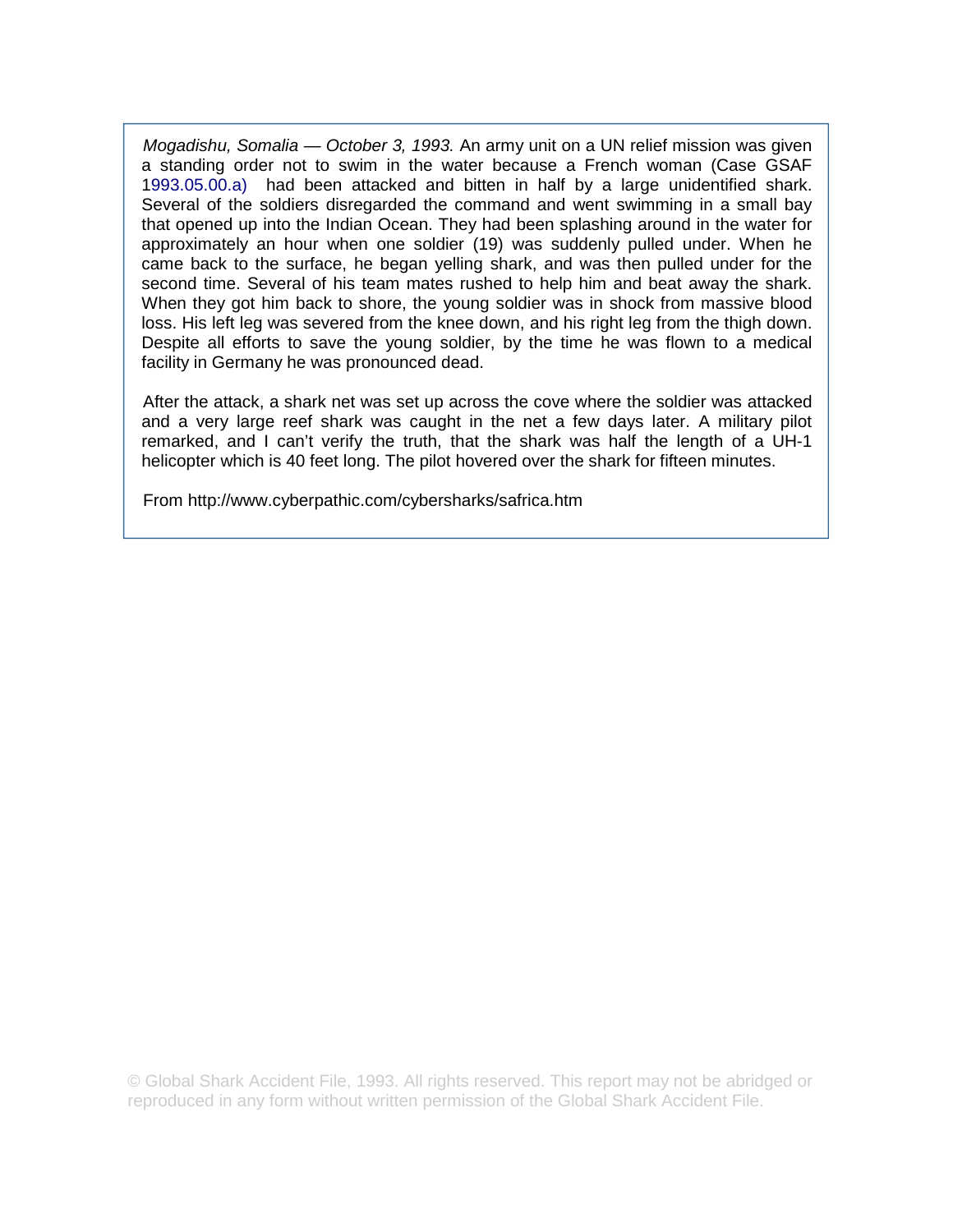The Philadelphia Inquirer, December 12, 1993 **Section:** NATIONAL **Edition:** FIRST **Page:** C20

DANGER ON SURF, TURF ON SOMALIA COAST ON LAND, MILITARY CLASHES HAVE KILLED HUNDREDS. IN THE WATER, HUNGRY SHARKS SHOW NO MERCY.

*Aidan Hartley, REUTERS*

Surfing the shark-infested waves off Somalia's capital is a run with death in what is already one of the world's most dangerous places.

The sandy white beaches off Mogadishu, where hundreds have died in clashes between U.N. troops and clan militias, are patrolled by one of the five most vicious species of sharks.

The Zambezi River shark, or *Carcarinus zambenzensis* by its scientific name, is a 6 1/2-foot, 390 pound killer that will attack anything that moves with its razor-sharp teeth.

These scavengers, drawn up the coast of Africa by the stink of camel guts dumped in the sea by city butchers, are probably as unpredictable and dangerous as the Great White shark of Jaws fame, fishermen say.

"You must be joking," says a South African, who works at Mogadishu's U.N.-controlled airport runway which hugs the rocky coastline, when asked if he has tested the waves.

Gazing longingly out at the rollers foaming in across an azure sea, the native of Africa's surfing capital, Durban, adds: "You'd be out of your mind if you even put your big toe in the water."

Life on the beach was not always like this in "The Mog," as Somalia's capital is known to thousands of U.N. peace-keepers.

Soon after thousands of U.S.-led troops hit Mogadishu's coast at the start of Operation Restore Hope to end famine and lawlessness last December, U.S. soldiers found a little chunk of California on the edge of Africa.

The beach where the first U.S. troops landed next to the airport was renamed "Arroyo Beach," after a Marine killed in a firefight with Somali gunmen.

In those days, Marines sat tanning on the porch of a beach hut made from plywood freight cases listening to rock music on their portable stereos.

Inflated truck tire inner-tubes or bits of plank served as surfboards for swimmers.

During those few months of relaxation before the storm of violence that hit Mogadishu, soldiers would sit about in the sand, telling stories and trading bits of their uniforms for smuggled alcohol or other items of barter.

Then in May, a French diplomat's secretary was savaged in the waves off Arroyo Beach and she later died of shock.

Arroyo was deserted and a shark-warning sign was erected. Weeks later, 24 Pakistani U.N. soldiers were gunned down by Somali militias in Mogadishu and the capital spiraled into a guerrilla war that confined peace-keepers to base.